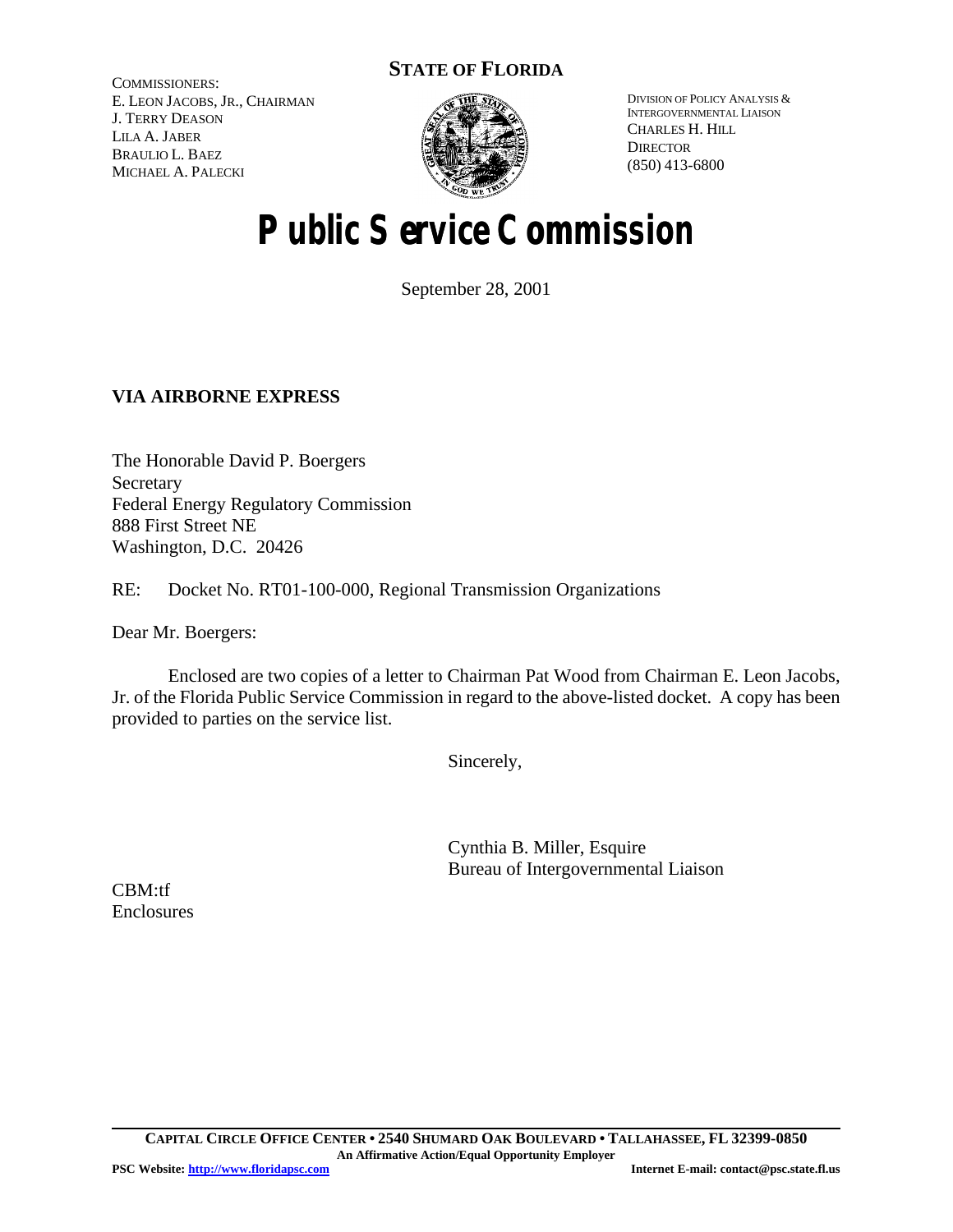**STATE OF FLORIDA**

E. LEON JACOBS, JR., **CHAIRMAN** 



CAPITAL CIRCLE OFFICE CENTER 2540 Shumard Oak Boulevard Tallahassee, FL 32399-0850 (850) 413-6046

# **Public Service Commission**

September 28, 2001

The Honorable Pat Wood, Chairman Federal Energy Regulatory Commission 888 First Street NE Washington, D.C. 20426

RE: Docket No. RT01-100-000, Regional Transmission Organizations

Dear Chairman Wood:

The Florida Public Service Commission (FPSC) has received a copy of the Mediation Report for the Southeast RTO and offers the following observations.

As we mentioned in our June 28, 2001 comments, in light of FERC's conditional approval of GridFlorida, the FPSC has expeditiously convened proceedings to determine the costs, benefits, and retail rate impacts of GridFlorida. These proceedings are designed to examine the prudence of each peninsular Florida investor-owned utility's manner of participating in an RTO and the impact on the retail ratepayers.

We continue to believe that information gathered in our state dockets will be invaluable to the FERC in its consideration of the RTO issue. Thus, as noted in the June letter, we have expedited our proceedings so as to ensure a November decision.

We plan to offer further comments as soon as practicable at the conclusion of our proceedings. For your convenience, we have enclosed a copy of our June 28, 2001 Comments.

Sincerely,

E. Leon Jacobs, Jr. Chairman

Attachment cc: Commissioner Linda K. Breathitt Commissioner Nora M. Brownell Commissioner William L. Massey All Parties on FERC Service List

**An Affirmative Action/Equal Opportunity Employer**

ELJ:CBM:tf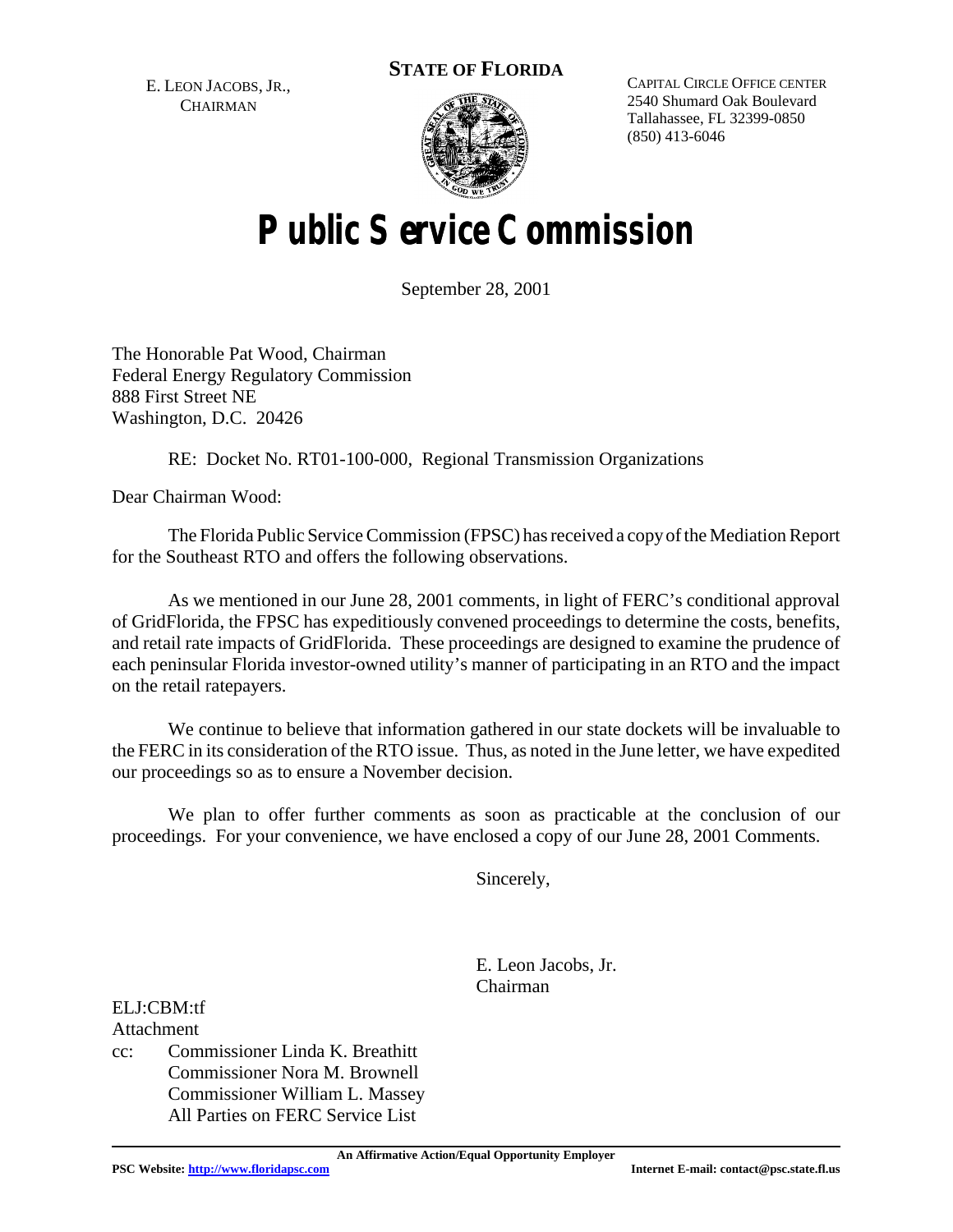#### **UNITED STATES OF AMERICA FEDERAL ENERGY REGULATORY COMMISSION**

Regional Transmission Organizations (a) Docket No. RT01-100-000

 $\overline{\phantom{a}}\phantom{a}$ 

### **CERTIFICATE OF SERVICE**

 $\overline{a}$ 

I HEREBY CERTIFY that copies of the foregoing letter are being sent today by U.S. Mail

)

to all parties to the docket.

Cynthia B. Miller, Esquire Bureau of Intergovernmental Liaison

FLORIDA PUBLIC SERVICE COMMISSION 2540 Shumard Oak Boulevard Tallahassee, Florida 32399-0850

DATED: September 28, 2001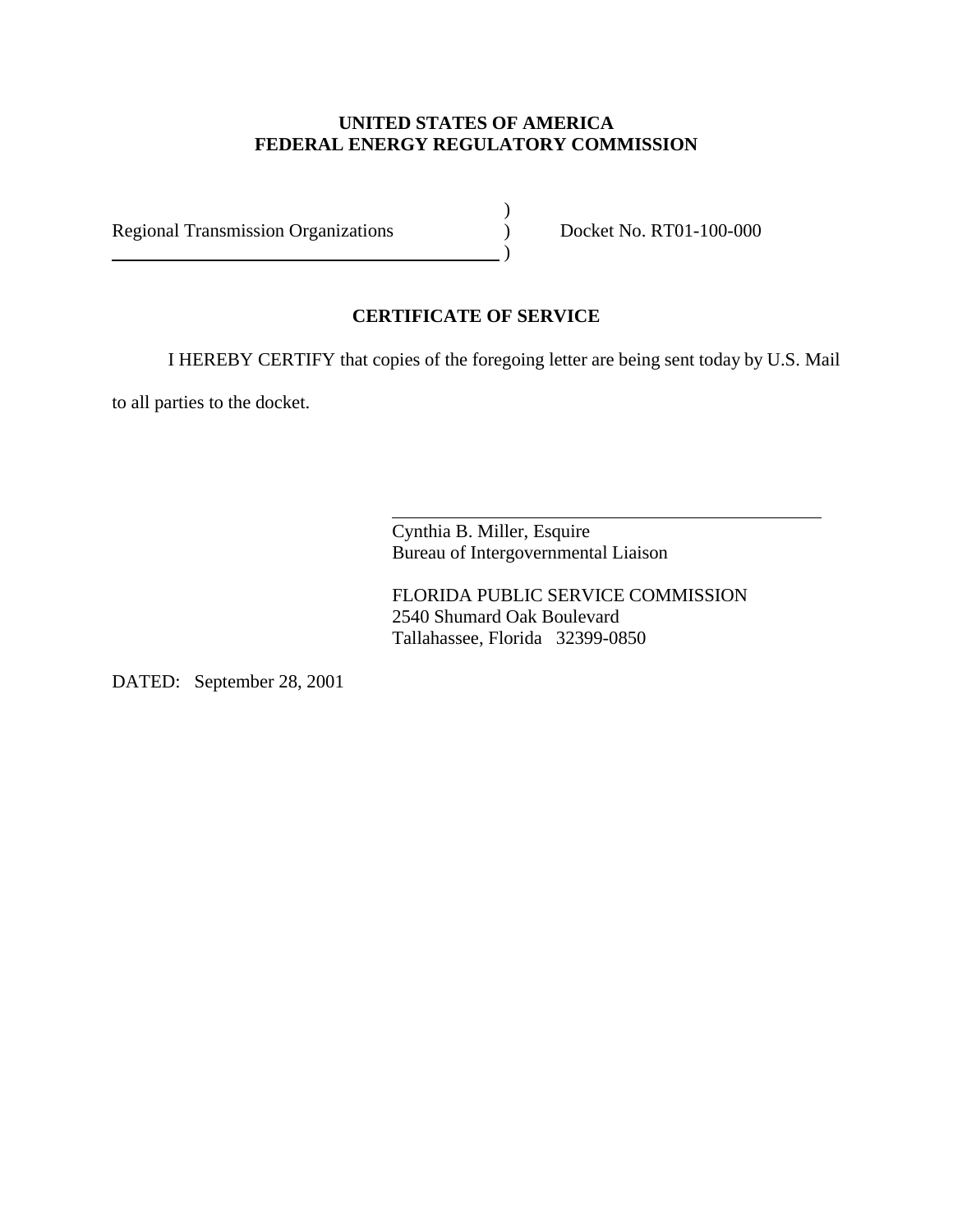#### SERVICE LIST Docket No. RT01-100-000

M. Jeff Parish, III Alabama Electric Cooperative, Inc. PO Box 550 Andalusia, AL 36420-0550

Claire M. Olson Basin Electric Power Cooperative 1717 E Interstate Ave Bismarck, ND 58503-0542

Ted Humann, Senior Vice President Basin Electric Power Cooperative, Inc. 1717 E Interstate Ave Bismarck, ND 58503-0542

Jeffrey A. Gollomp Cinergy Services, Inc. PO Box 960 Cincinnati, OH 45201-0960

Cynthia S. Bogorad, Esquire Spiegel & McDiarmid 1350 New York Ave NW Ste 1100 Washington, DC 20005-4710

Kenneth H. Kuyper Vice President Corn Belt Electric Cooperative, Inc. PO Box 508 Humboldt, IA 50548-0508

David Westbrock Heartland Consumers Power District PO Box 248 Madison, SD 57042-0248

Dennis L. Wagner Northwestern Public Service 600 Market Street West Huron, SD 57350-1500

Henry J Knapp, Project Manager Crescent Moon RTO 131 W 18th St Sioux Falls, SD 57105-0716

D. Biard MacGuineas Dykema Gossett PLLC 1300 I Street, NW, Ste 300 West Tower Washington, DC 20005-3314

Basin Electric Power Cooperative Dan Klempel 1717 E Interstate Ave Bismarck, ND 58503-0542

Thomas L. Blackburn, Partner Bruder, Gentile & Marcoux, L.L.P. Suite 510 East 1100 New York Ave NW Washington, DC 20005-3934

Dennis Flaherty, Managing Director Cinergy Services, Inc. 139 East Fourth Street EF-401 Cincinnati, OH 45202

Margaret A. McGoldrick, Esquire Spiegel & McDiarmid 1350 New York Ave NW Ste 1100 Washington, DC 20005-4710

Alan Heintz, Vice President R. J. Rudden Associates, Inc. 1920 L St NW Ste 330 Washington, DC 20036-5004

Gary Paulsen Montana Dakota Utilities 400 N 4th St Bismarck, ND 58501-4022

Robert J. Harris Western Area Power Administration PO Box 35800 Billings, MT 59107-5800

David K. Owens, Executive Vice President Edison Electric Institute 701 Pennsylvania Ave NW Washington, DC 20004-2608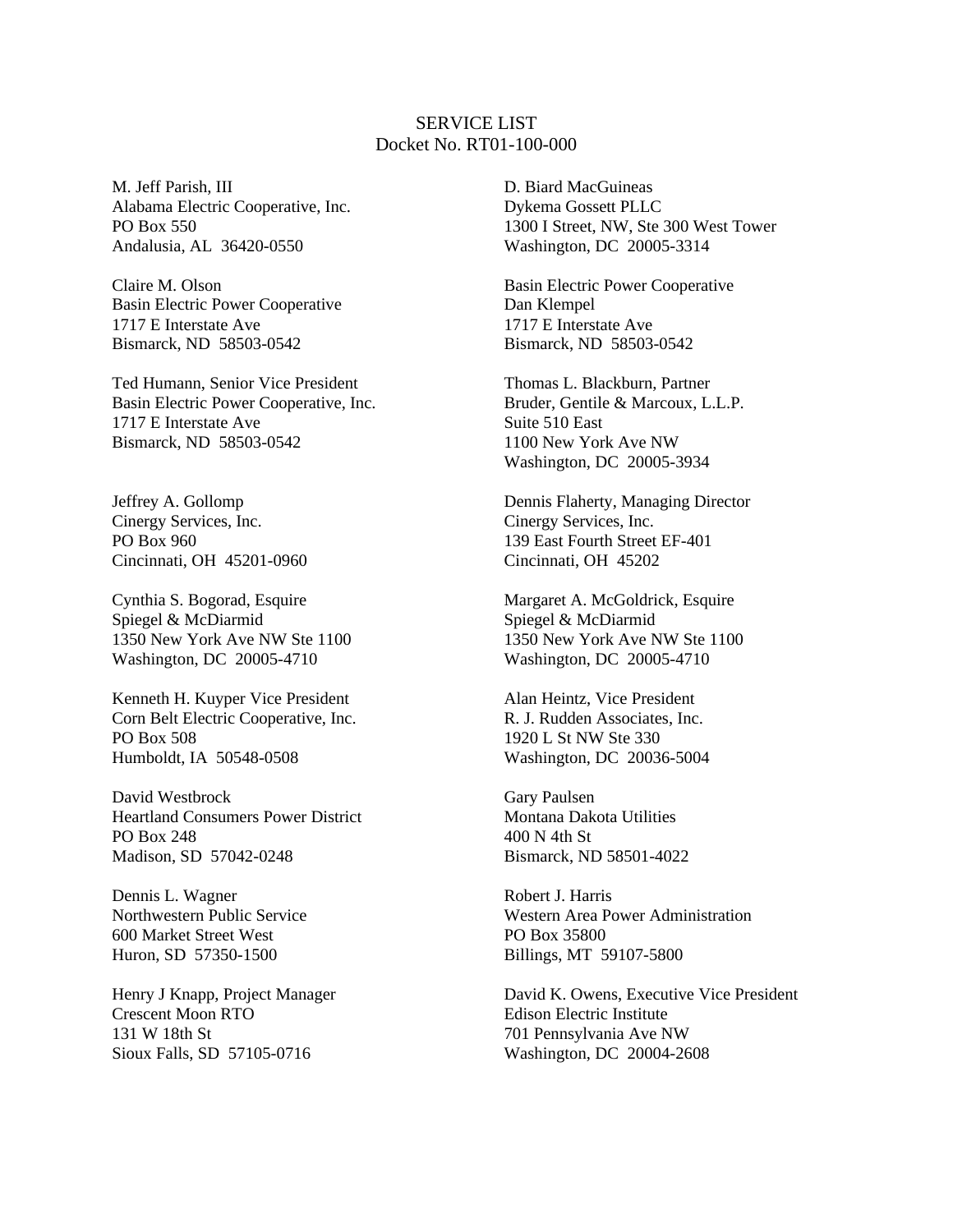Jay Carriere, Manager, Transmission Issues Edison Electric Institute 701 Pennsylvania Ave NW Washington, DC 20004-2608

John P. Mathias Edison Mission Energy 555 12th St NW Ste 640 Washington, DC 20004-1200

Alan B. Foster El Paso Merchant Energy 2 Newton Executive Park Newton, MA 02462-1461

James N. Horwood, Esquire Spiegel & McDiarmid 1350 New York Ave NW Ste 1100 Washington, DC 20005-4710

David E. Pomper Spiegel & McDiarmid 1350 New York Ave NW Ste 1100 Washington, DC 20005-4710

Henry I. Southwick Florida Power Corporation PO Box 14042 Saint Petersburg, FL 33733-4042

Robert M. Lamkin LeBoeuf, Lamb, Greene & MacRae, LLP 1875 Connecticut Ave NW Ste 1200 Washington, DC 20009-5715

Patrick M. Bryan, Senior Attorney FPL Energy, LLC 700 Universe Blvd Juno Beach, FL 33408-2657

Gregg D. Ottinger Duncan & Allen 1575 I St NW Ste 300 Washington, DC 20005-1105

Christine C. Ryan Brickfield Burchette Ritts & Stone PC 8th Floor, West Tower 1025 Thomas Jefferson St NW Washington, DC 20007-5201

Andrew S. Katz, Director Edison Electric Institute 701 Pennsylvania Ave NW Washington, DC 20004-2608

William Roberts Edison Mission Marketing & Trading, Inc. 160 Federal St Boston, MA 02110-1700

Gary J. Newell Spiegel & McDiarmid 1350 New York Ave NW Ste 1100 Washington, DC 20005-4710

Cynthia S. Bogorad, Esquire Spiegel & McDiarmid 1350 New York Ave NW Ste 1100 Washington, DC 20005-4710

Margaret A. McGoldrick, Esquire Spiegel & McDiarmid 1350 New York Ave NW Ste 1100 Washington, DC 20005-4710

James P. Fama LeBoeuf, Lamb, Greene & MacRae, LLP 1875 Connecticut Ave NW Washington, DC 20009-5728

Roberto R. Denis, Vice President FPL Energy, LLC 700 Universe Blvd Juno Beach, FL 33408-2657

Allen B. Pease, General Counsel Grand River Dam Authority 226 W Dwain Willis Ave Vinita, OK 74301-4654

Michele Beck Jensen Great River Energy PO Box 800 Elk River, MN 55330-0800

David Westbrock Heartland Consumers Power District PO Box 248 Madison, SD 57042-0248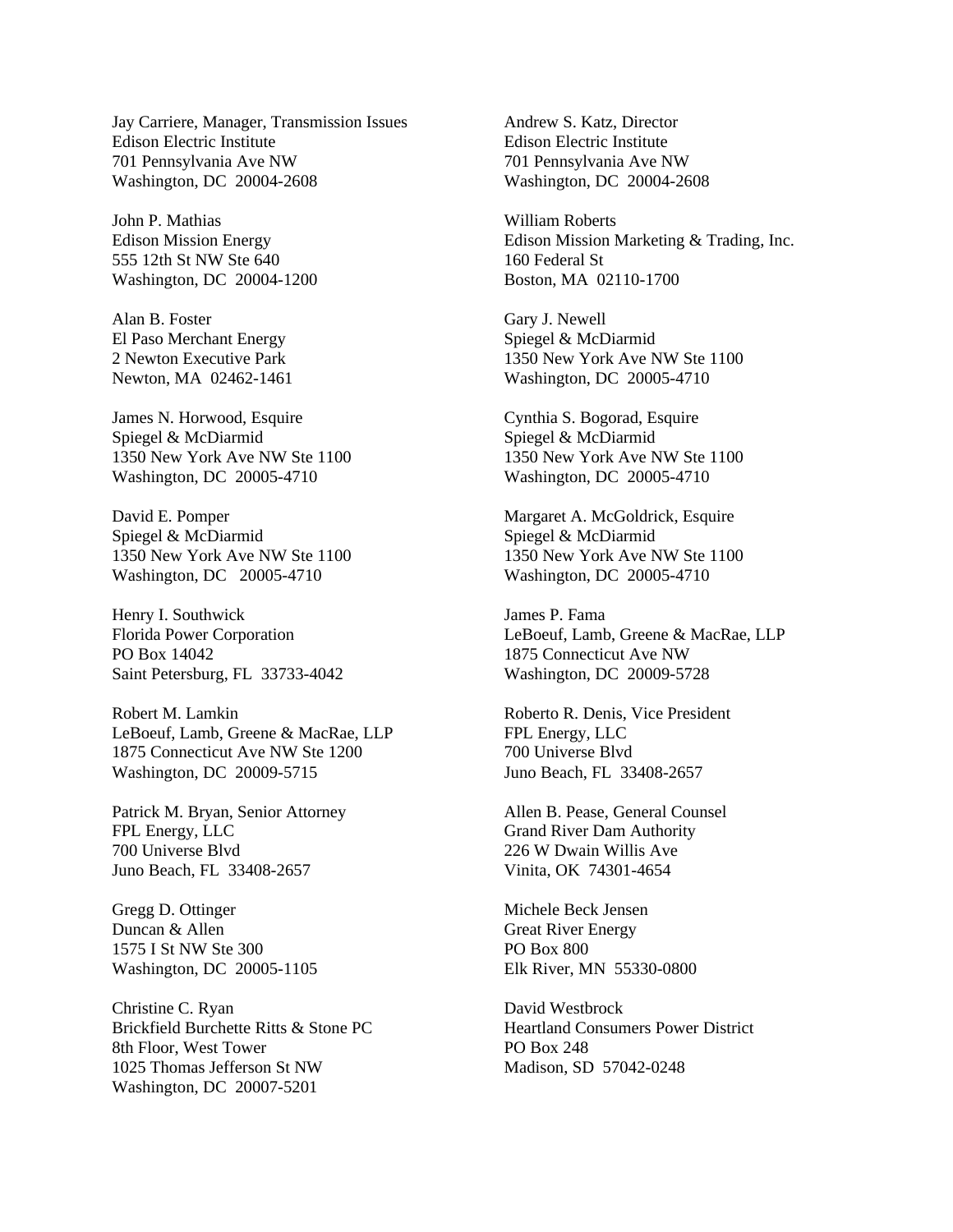Mary C. Hain, Esq. ISO New England Inc. 1 Sullivan Rd Holyoke, MA 01040-2841

Robert C. McDiarmid Esquire Spiegel & McDiarmid 1350 New York Ave NW Ste 1100 Washington, DC 20005-4710

Andrea G. Lonian, Esquire Spiegel & McDiarmid 1350 New York Ave NW Ste 1100 Washington, DC 20005-4710

Alvin Tschepen Minnkota Power Cooperative P O Box 13200 Grand Forks, ND 58208-3200

Debra R. Bolton, Esquire Mirant Americas, Inc. 901 F St NW Ste 800 Washington, DC 20004-1417

Gary Paulsen Montana-Dakota Utilities Company 400 N 4th St Bismarck, ND 58501-4022

Dennis L. Wagner Northwestern Public Service 600 Market Street West Huron, SD 57350-1500

Roger St. Vincent, Esquire Dewey Ballantine LLP 1775 Pennsylvania Ave NW Washington, DC 20006-4605

Melvin Perkins, Manager Oklahoma Gas & Electric Company PO Box 321 Oklahoma City, OK 73101-0321

Robert D. Stewart, Jr., Esquire Oklahoma Gas & Electric Company PO Box 321 Oklahoma City, OK 73101-0321

Howard H. Shafferman Ballard Spahr Andrews & Ingersoll, LLP 601 13th Street, NW, Suite 1000 South Washington, DC 20005-3807

Lisa G. Dowden, Esquire Spiegel & McDiarmid 1350 New York Ave NW Ste 1100 Washington, DC 20005-4710

Thomas L. Rudenbusch Duncan, Weinberg, Genzer & Pembroke, P.C 1615 M St NW Ste 800 Washington, DC 20036-3213

David L. Schwartz Latham & Watkins 555 11th St NW Ste 1000 Washington, DC 20004-1300

Duncan Kincheloe Missouri Joint Municipal Electric Utilities 2407 W Ash St Columbia, MO 65203-0045

Wallace F. Tillman, General Counsel National Rural Electric Cooperative Association 4301 Wilson Blvd Arlington, VA 22203-1867

Ron Lanclos, Manager Occidental Chemical Corporation 5 E Greenway Plz Ste 1500 Houston, TX 77046-0520

Glenn Loomer Oglethorpe Power Corporation PO Box 1349 Tucker, GA 30085-1349

Martin V. Kirkwood Jones, Day, Reavis & Pogue 51 Louisiana Ave NW Washington, DC 20001-2105

David B. Lieb Spiegel & McDiarmid 1350 New York Ave NW Ste 1100 Washington, DC 20005-4710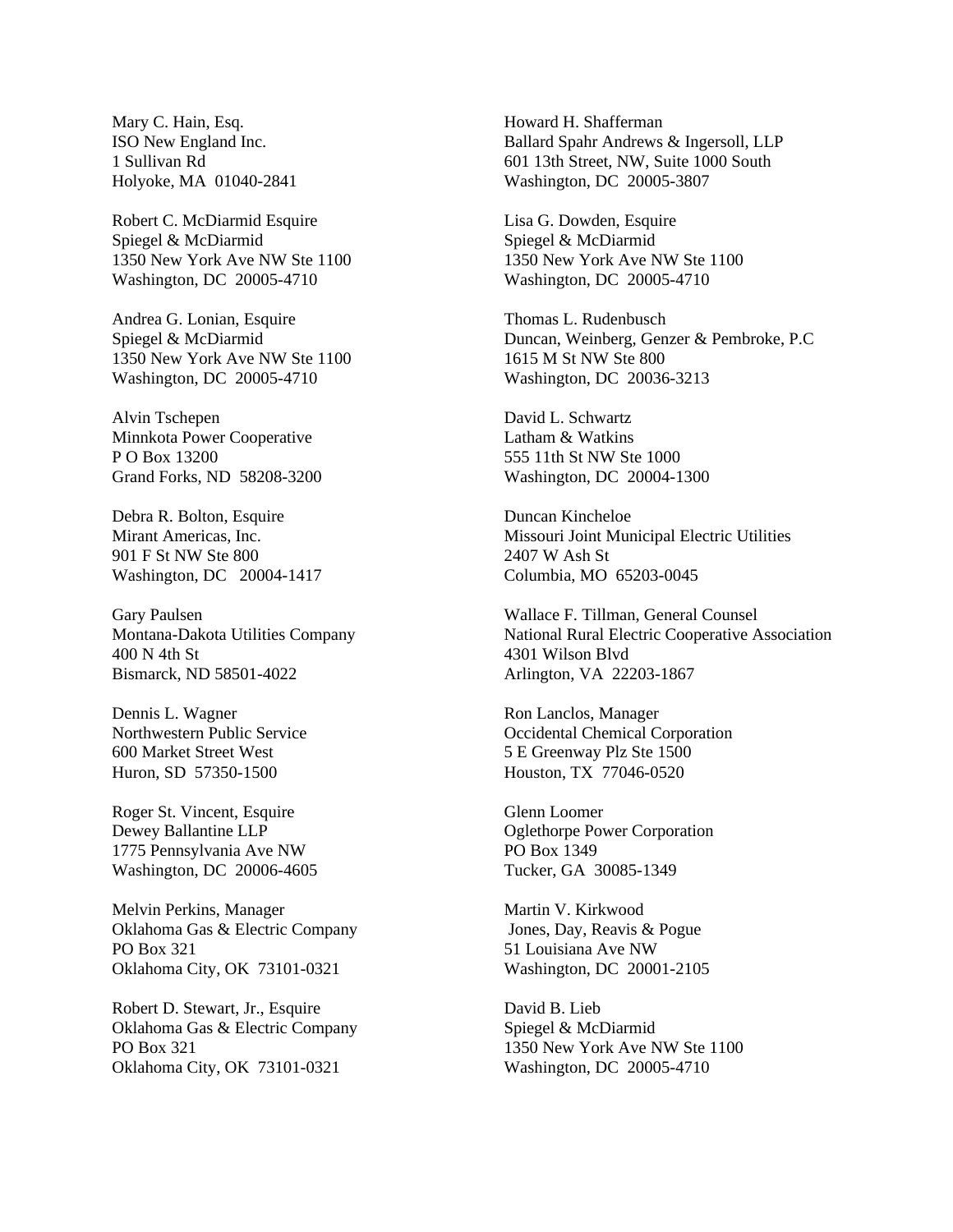W. Thaddeus Miller Orion Power Holdings, Inc. c/o Orion Power Holdings, Inc. 7 E Redwood St Fl 10 Baltimore, MD 21202-1115

Steven R. Teitelman, President PSEG Energy Resources & Trade, LLC PO Box 570 Newark, NJ 07101-0570

Pauline Foley PSEG Services Corporation PO Box 570 Newark, NJ 07101-0570

Pierre Landrieu, V. President Public Service Electric & Gas Company PO Box 570 Newark, NJ 07101-0570

Charles A. Borchardt, Administrator Southeastern Power Administration 1166 Athens Tech Rd Elberton, GA 30635-6711

Leon Jourolmon, Asst. Administrator Southeastern Power Administration 1166 Athens Tech Rd Elberton, GA 30635-6711

Lawrence A. Gollomp US Department of Energy 6D-033/FORS 1000 Independence Ave SW Washington, DC 20585-0001

Carroll Waggoner Sunflower Electric Cooperative, Inc. PO Box 980 Hays, KS 67601-0980

Kathleen E. Magruder, VP, Government Affairs The New Power Company 1 Manhattanville Rd Purchase, NY 10577-2100

Tom E. Oney, Attorney Worsham, Forsythe, & Wooldridge 1601 Bryan St Ste 30000 Dallas, TX 75201-3401

Mitchell F. Hertz, Esquire Kirkland & Ellis 655 15th St NW Ste 1200 Washington, DC 20005-5701

Harold W. Borden, Jr., V. President PSEG Power LLC PO Box 570 Newark, NJ 07101-0570

Michael Desselle, Manager American Electric Power Service Corp PO Box 660154 Dallas, TX 75266-0154

F. David Butler, Esquire South Carolina Public Service Commission PO Box 11649 Columbia, SC 29211-1649

Denver L. Rampey Jr., Asst. Administrator Southeastern Power Administration 1166 Athens Tech Rd Elberton, GA 30635-6711

Robert D. Goss, Deputy Asst. Admin. Southeastern Power Administration 1166 Athens Tech Rd Elberton, GA 30635-6711

Kevin F. Duffy, Esquire American Electric Power Service Corp PO Box 16631 Columbus, OH 43216-6631

Rex D. VanMiddlesworth Mayor, Day, Caldwell & Keeton, LLP 111 Congress Ave Ste 1700 Austin, TX 78701-4069

Martha A. Duggan The New Power Company 3102 6th St N Arlington, VA 22201-2002

Robert J. Harris Western Area Power Administration PO Box 35800 Billings, MT 59107-5800